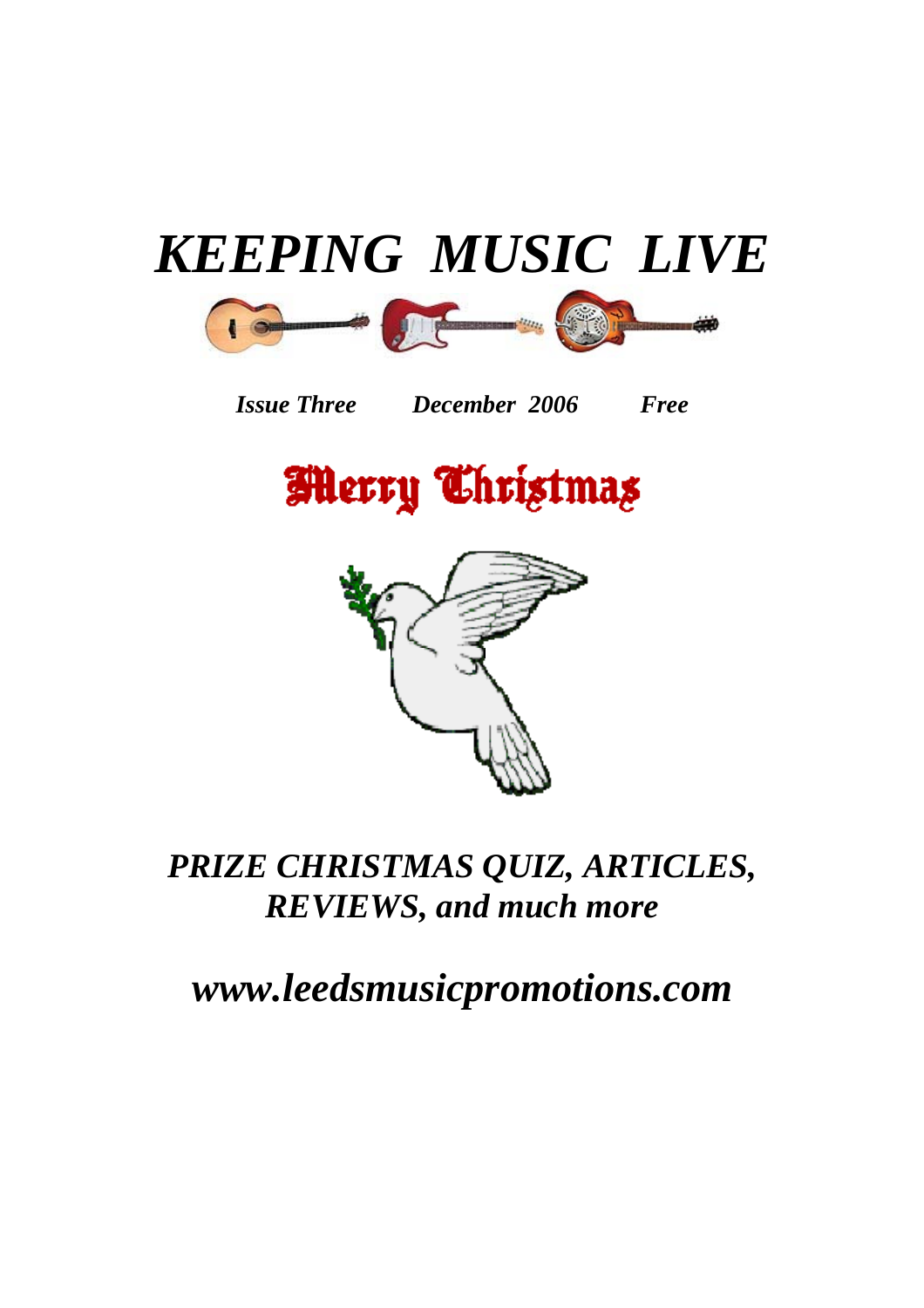

**Firstly compliments for the forth-coming festive season. This edition contains a special quiz with a £10 record token going either to the winner who has the most correct answers or via a draw should there be more than one winner. The aim of this magazine is to be a focal point for music of all types, anything and everything can and will be covered over the forthcoming months from Folk to Gothic. If you're a local musician or venue, there will always be the opportunity to promote yourself, through these pages, as we intend to keep advertising rates as affordable as possible. Future editions will contain guest writers and a letters page for your views on the local scene. Blues fans/musicians check out our classified ad section.** 

**Paul Abraham** 

#### **NEXT EDITION OUT MID-JANUARY (JAN/FEB EDITION)**

**Advertisers deadline 7th January 2007** 

## *Advertising Rates*

|                         |               | <b>HEIGHT</b> | <b>WIDTH</b> |         |               |               | 12            |
|-------------------------|---------------|---------------|--------------|---------|---------------|---------------|---------------|
| <b>ADVERT PAGE SIZE</b> | <b>FORMAT</b> | mm            | mm           | 1 ISSUE | <b>ISSUES</b> | <b>ISSUES</b> | <b>ISSUES</b> |
| <b>FULL PAGE</b>        | А5            | 190           | 130          | £25     | £70           | £135          | £250          |
| <b>HALF PAGE</b>        |               |               |              |         |               |               |               |
| <b>LANDSCAPE</b>        | А5            | 94            | 130          | £15     | £40           | £70           | £125          |

*The various advertising rates are as follows:* 

**CLASSIFIEDS £3-00 PER ISSUE FOR A MAXIMUM OF FIFTY WORDS** 

**COPY DATE 15th of the month prior to the next issue.**

**Please make sure artwork is sent copy ready and unfolded or by pdf.**

**Please send cheques payable to Paul Abraham, LMP, 29, Lincroft Crescent, Bramley, Leeds LS13 2JL** 

**For more information contact paul\_in\_bramley@hotmail.com** 

*No part of this publication may be reproduced in any form without the written consent of Paul Abraham of Leeds Music Promotions Ltd.*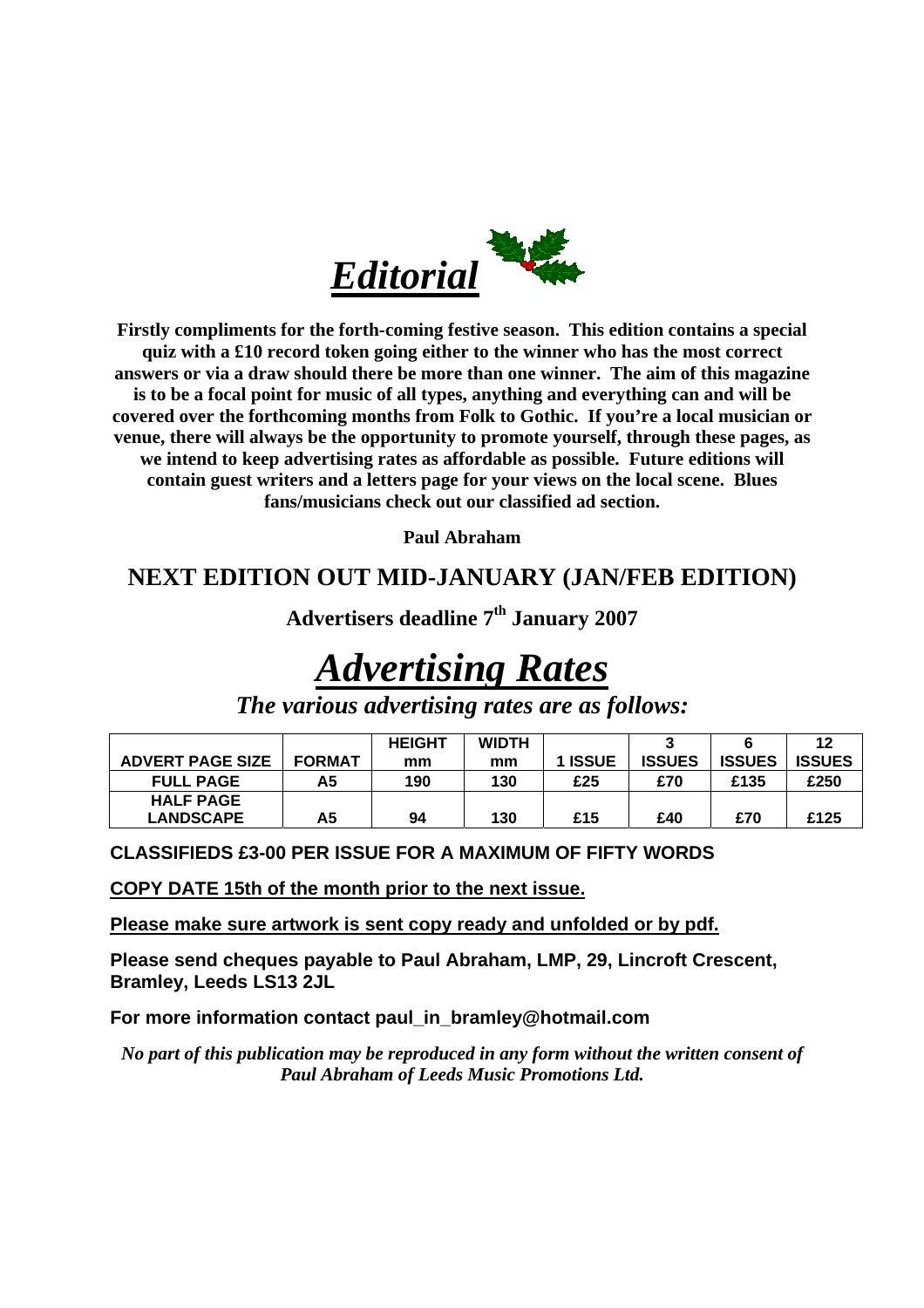#### *Classified Advertisements*

**Advertise here for only £3 per issue, £15 for 6 issues or £25 for 12 issues for a maximum of 50 words.** 

#### **FOR SALE**

**Harmonica Microphone, American Astatic JT30 (Chrystal Element) Great tone, good condition only £75-00. Also available, brand new cable for £15-00. Telephone 01642 713803 or 0795 1114762 e-mail doctorbrowns@aol.com** 

#### *This magazine is now available from*

**The Duck and Drake, 48, Kirkgate, Leeds, LS2 7DR Trad Music, 156, Kirkgate, Wakefield, WF1 1TU Crash Records, 35, The Headrow, Leeds, LS1 6PU The Primrose Inn, 280, Meanwood Road, Leeds, LS7 2HZ Hobgoblin Music, 39, Call Lane, Leeds, LS1 7BT Northern Guitars, 41, Call Lane, Leeds, LS1 7BT Purple Pro Audio, St Catherines Business Park, Bramley, Leeds LS13 2TD Jumbo Records, 5/6, St Johns Centre, Leeds, LS2 8LQ Jam Studios, Roseville Trading Estate, Roseville Road, Leeds, LS8 5DT The Fox and Newt, 9, Burley Street, Leeds, LS3 1LD Otley Courthouse, Courthouse Street, Otley, LS21 3AN Dr Wu's, 35, Call Lane, Leeds LS1 7BT Musicians Centre, 3,Wragley House, Valley Road, Hebden Bridge, HX7 7BZ**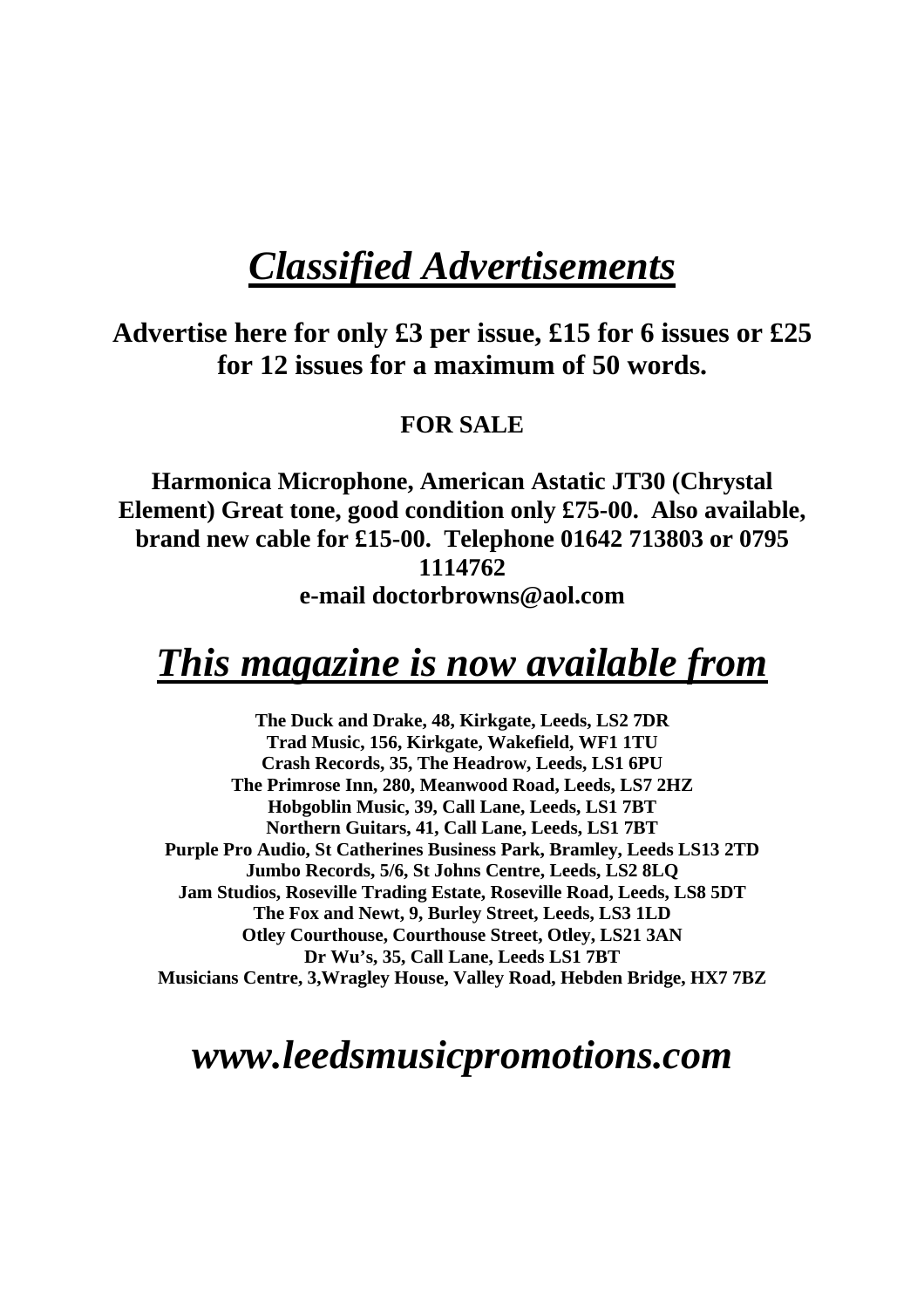

**A decade which started with Rolf Harris at number one with "Two Little Boys" and finished with Pink Floyd's "Another brick in the wall" at number one, this was a decade of change, from "Glam Rock" to "Disco" to "Punk" this was a fast-moving ever-eventful ten years. Being a teenager in that decade brought many difficult choices; did you keep loyal to "Blue Peter" and John Noakes, Peter Purvis and the homely Valerie Singleton or desert to "Magpie" for the only reason of Jenny Hanley? Singles compilations also threw you into despair; did you spend your pocket money on the latest Ronco or K-Tel 33rpm? decisions, decisions. After reading your "Look-In" magazine, we watched 'Top of the Pops' (falling madly in love with Suzi Quatro, Debbie Harry and Agnetha of Abba) while eating our Cadbury Curly-whirly, which was soon to be relegated for the manly Yorkie Bar. During the 70's, bands seemed to enjoy themselves more, Slade, Mud and Wizzard always appeared to enjoy what they were doing, unlike today's seemingly miserable millionaire "Boy Bands". Had we lived in the PC-Age we live in now, then Chuck Berry's number one in 1972, "My-Ding-a-Ling" would no doubt have been banned, long before it had seen the light of the October day it was released. It was also a time when in the school playground we all wanted to be "The Leader of the gang, I am" sadly if we only knew then what we know now, then thousands of posters would have been ripped off the wall. Now we have downloads and iPods, in the seventies we had a choice of cassettes or cartridges, cartridges like Betamax videos quickly dieing a death. Saturday mornings always brought a trip to Leeds city centre and a visit to Debenhams, the reason, a look through their box of ex-chart 45's at 5p each or 5 for 20p, I bought such classics as Slade's "Merry Christmas Everybody" on a sunny April day and, possibly, now a rare "45", of Yorkshire show-jumper Harvey Smith singing "True Love". The record labels at the time included a picture of a sailing ship on the RAK (Suzi Quatro ) label, while other labels of the time were, Magnet (Alvin Stardust), Epic (ABBA), Bell (Gary Glitter), Chrysalis (Blondie), Vertigo (Thin Lizzy) and Harvest (Pink Floyd), The Radio One top forty gave us the chance to test the dexterity of our fingers as we compiled our own favourite chart compilation cassette, without having any inane comment from the host of the time. Were the seventies a happy, unique and innovative decade, or am I looking at the ten years through rose-tinted wire NHS spectacles?** 

**If you have any personal memories of a favourite decade/era please write and let us know.**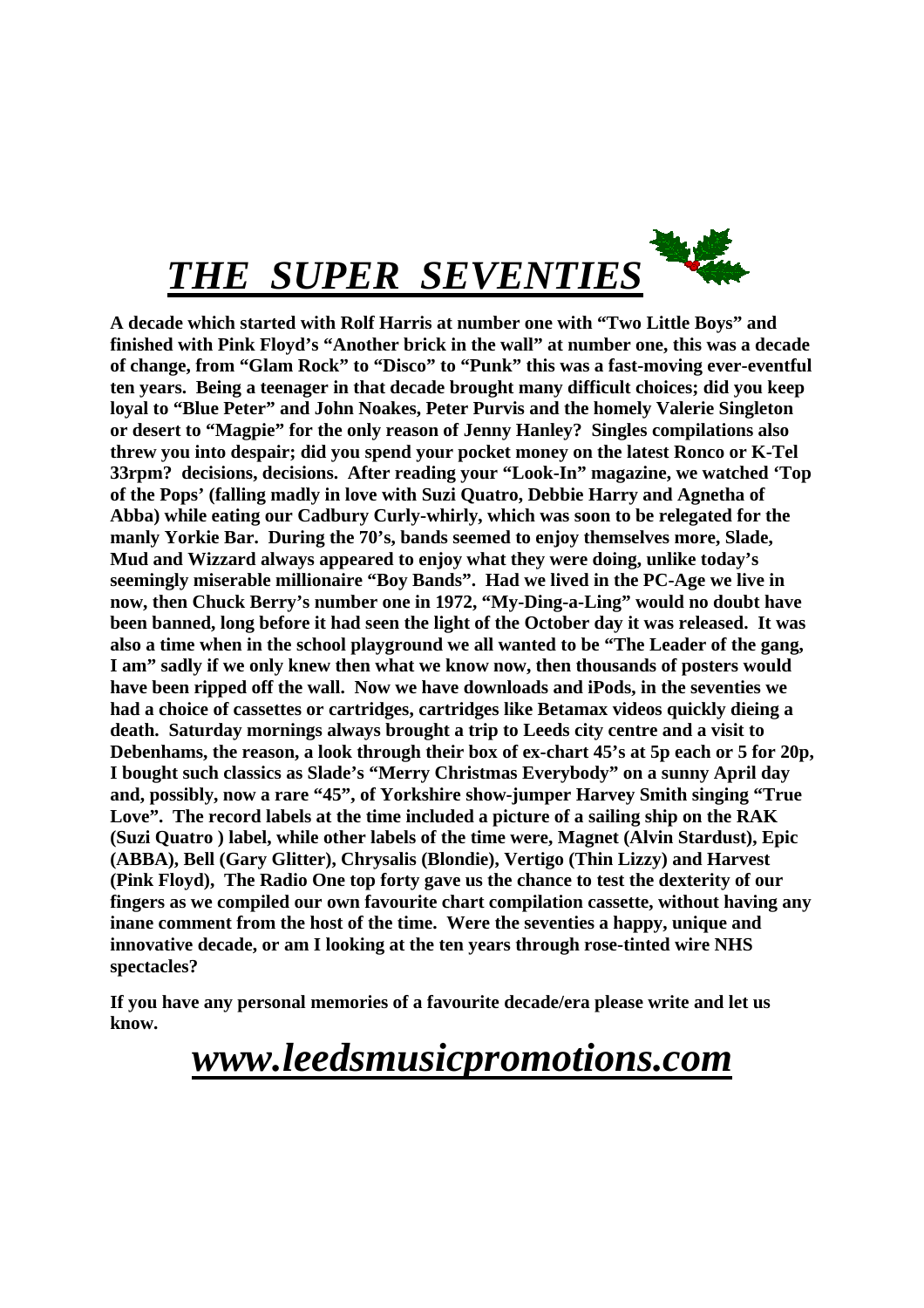

**When so many "live" venues have closed down over the past couple of years, it makes a refreshing change to hear of a venue going from strength to strength, the Otley Courthouse is such a venue. The courthouse building was described in a 1934 report, as being very dark and gloomy, how very different from today's light and airy building. When the town got a new Police Station in 1965 the decline of the old site began. Four of the cells and three courtrooms continued to be used until 1997, when all cases were transferred to Leeds.** 

**The Courthouse community arts and resource centre opened its doors to the public with a two week opening festival in 2004. Eight years of hard work by a dedicated group of volunteers brought about the transformation of the premises into a welcoming and wellequipped centre for local people.** 

**The Courtroom can accommodate seating for 132 or 200 standing and is fast becoming a must-visit venue. With friendly staff to greet you and a café/bar available, the venue guarantees a great night out. Such high profiles artist as Martyn Joseph and Glen Tilbrook have already played there with other big-names planned. Nick Hall hosts the court in session nights on a monthly basis and the highly acclaimed Leeds band, Bodixa held there impressive CD launch at the Courthouse in August 2006. If you plan a New Year resolution then make it a visit to the Otley Courthouse for a gig, you will not be disappointed.** 



**Like your ethos, you have some great artists in your local scene, lucky you! – Leigh Myles - singer-songwriter**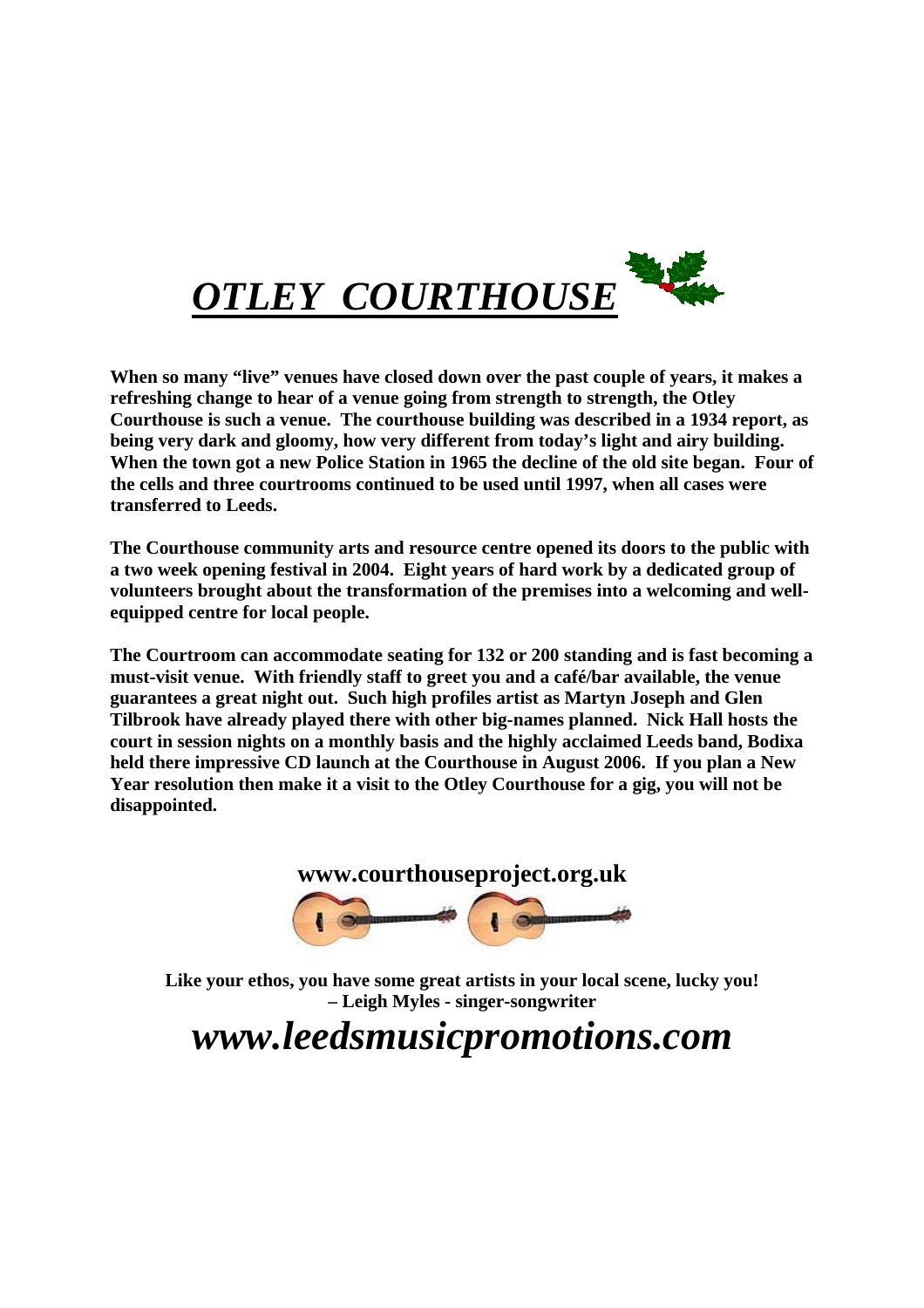

#### *£10 RECORD TOKEN TO THE WINNER*

*Closing Date - midnight 31st December 2006 (Should more than one person have the winning score a random draw will take place)* 

*SOLVE THE CLUES WHICH RELATE TO A POP GROUP*

|                | ЕЖили ЕЕ – ПЕК МИЮЕРТ I – ОСЕЕЛ<br><b>CLUE</b> | <b>ANSWER</b> |
|----------------|------------------------------------------------|---------------|
| 1              | <b>YEAR QUARTERS</b>                           |               |
| $\mathbf{2}$   | <b>BOTH OF YOU</b>                             |               |
| 3              | <b>SILHOUETTES</b>                             |               |
| 4              | <b>SAD FURCOAT</b>                             |               |
| 5              | <b>HAMLET HUMANS</b>                           |               |
| 6              | <b>NOOKIE GUNS</b>                             |               |
| $\overline{7}$ | <b>DARK SUNDAY</b>                             |               |
| 8              | <b>INSANITY</b>                                |               |
| 9              | <b>WARM GALAXY</b>                             |               |
| 10             | <b>EASTEND REVOLUTIONARY</b>                   |               |
| 11             | <b>DOGGY BARK</b>                              |               |
| 12             | <b>NUCLEAR YOUNG CAT</b>                       |               |
| 13             | <b>NUN TOBOGGAN</b>                            |               |
| 14             | <b>THROTTLERS</b>                              |               |
| 15             | <b>AVIATION STRIKERS</b>                       |               |
| 16             | <b>MERLIN</b>                                  |               |
| 17             | BA, B SC, B.ENG                                |               |
| 18             | <b>GORGEOUS CONFEDERACY</b>                    |               |
| 19             | <b>REVOLVERS AND FLOWERS</b>                   |               |
| 20             | <b>PROSPEROUS CITY VERMIN</b>                  |               |

#### **EXAMPLE – HER MAJESTY = QUEEN**

**NAME (PLEASE PRINT)……………………………………………………………... ADDRESS (PLEASE PRINT)…………………………………………………………. ………………………………………………………………………………………….... ……………………………………………………………………………………………** 

#### **PLEASE SEND TO**

**LMP (COMP) 29,LINCROFT CRESCENT, BRAMLEY, LEEDS LS13 2JL**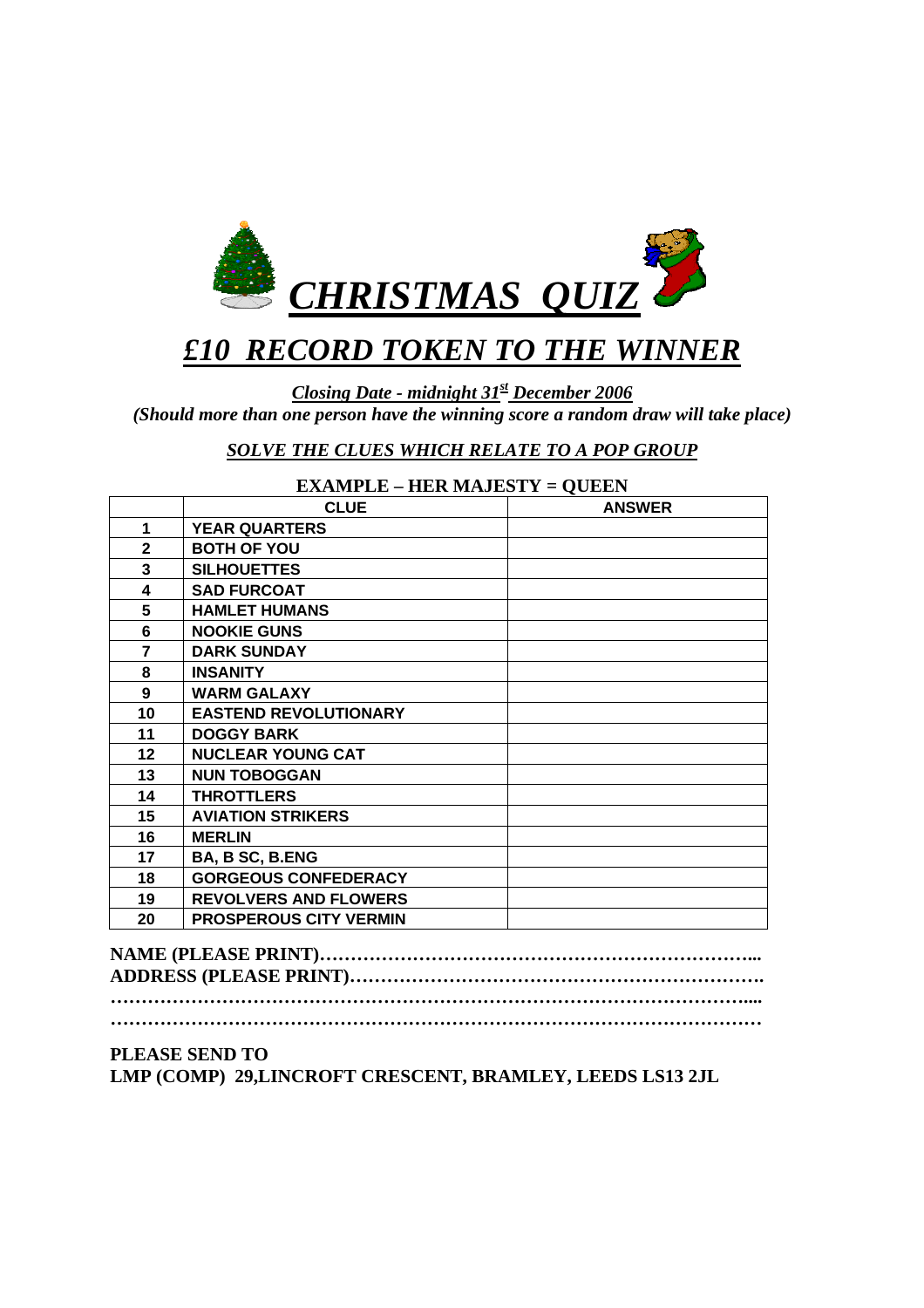

#### *Victoria Vaults – Better by Miles*

**[www.zyworld.com/Blueflies/](http://www.zyworld.com/Blueflies/) [www.milesgilderdale.com](http://www.milesgilderdale.com/)**

**The warm and friendly ambiance of the Victoria Vaults in York, welcomed the "Blueflies" for a memorable Sunday afternoon gig. Freddie Mercury had his audience spellbound owing to his voice, Miles achieves the same through his guitar playing. With the incredible dexterity of his fingers, Miles becomes a magician of the fretboard. If Miles ever produced an "average" performance, it would still be Hendrixesque to anyone else. With stand-in Bass guitairist Paul Baxter showing what a talented musician he is and the legendary Drummer "Fatha", like the good wine he drinks, getting better with age, this was a musical treat to saviour. With a mixture of covers and some of their own classics, the appreciative audience enjoyed favourites, such as 'Sex Machine', 'Trecherous Kicks' and 'Sinner Man'. Coupled with the wonderful venue, this was a gig which passed as quick as an EP, when you wanted to listen to a Box Set. If you're a budding guitarist and you want to see a genius in action, catch Miles the next time he plays.** 

**Paul Abraham** 



**Great stuff Paul, good luck to you – Rocksynchrony.com –**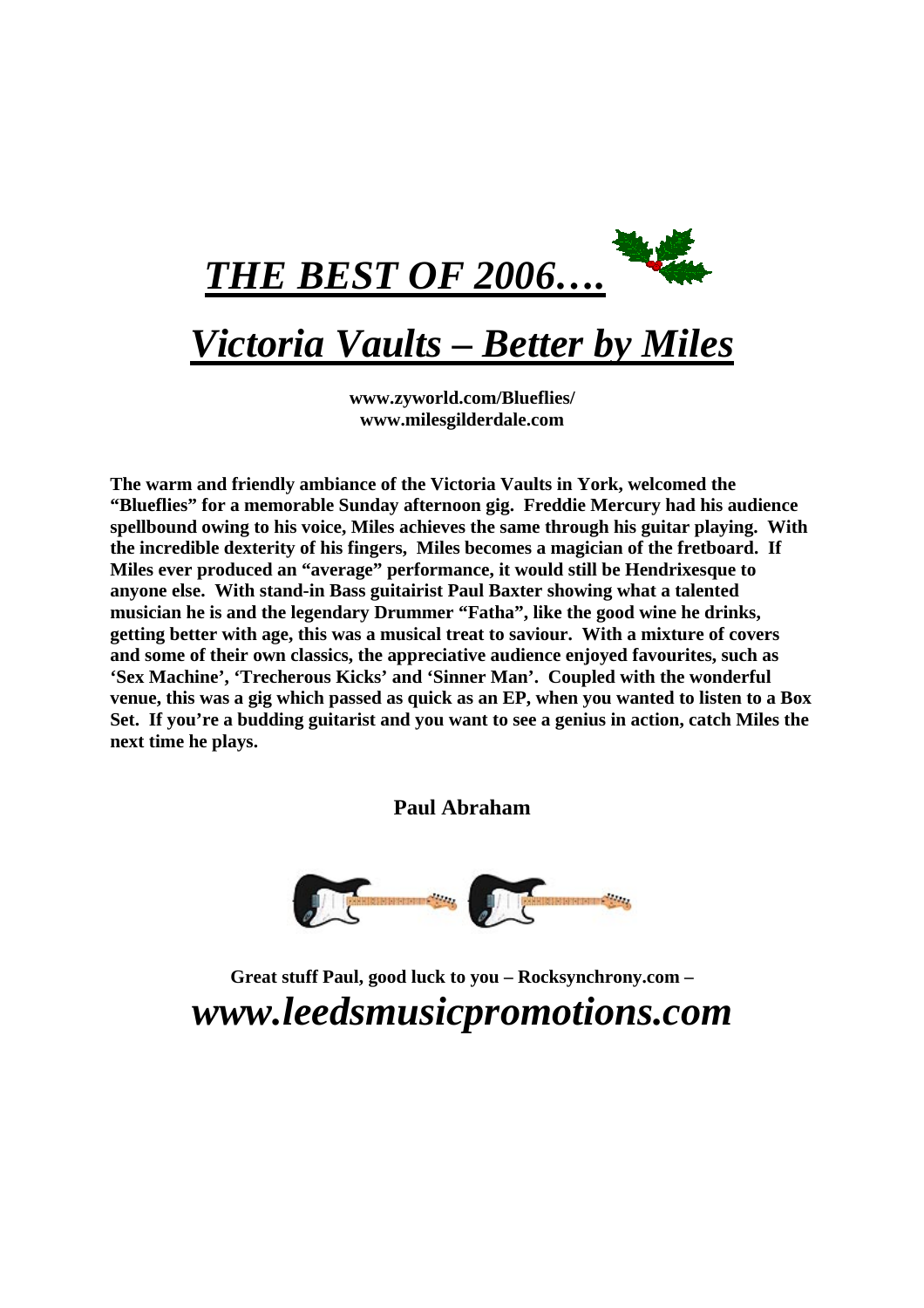

#### *Garforth charms Snake Davis*

**From "busking" in Leeds city centre while attending the Leeds College of Music many years ago, to touring the world with MPeople, The Pet Shop Boys and the Eurythmics, Snake Davies is an inspiration to musicians of all levels. The consummate professional arrived at Garforth Holiday Inn from the Royal Albert Hall where he had been playing the day before. In the packed venue with standing room only for late arrivals Snake Davies went through his array of Saxophones, alto, soprano, baritone and tenor as well as flutes, whistles and shakuhachi. One area which is noticeable, is how much more at ease he seems to be, when talking with the audience, a very personal man, Snake always appeared to prefer his immense talents to do his talking for him, but now he enjoys the interaction with his loyal followers, this added to the intimacy and enjoyment of the gig. All the classic Snake Davies tracks were there including the theme from 'Taxi' to Melencholy Serenade, Its Only Natural, Now's The Time and an incredible version of 'Suspicious Minds', which had all age groups dancing for all they were worth. Garforth Festival Director Dave Evans and his staff deserve great credit for attracting performers of the highest quality to the Garforth Arts Festival, more power to their combined elbows.** 

**Paul Abraham** 

**Looks like a worthy project you've got going. Good luck with the mag – Don Mescall – - Singer-songwriter -**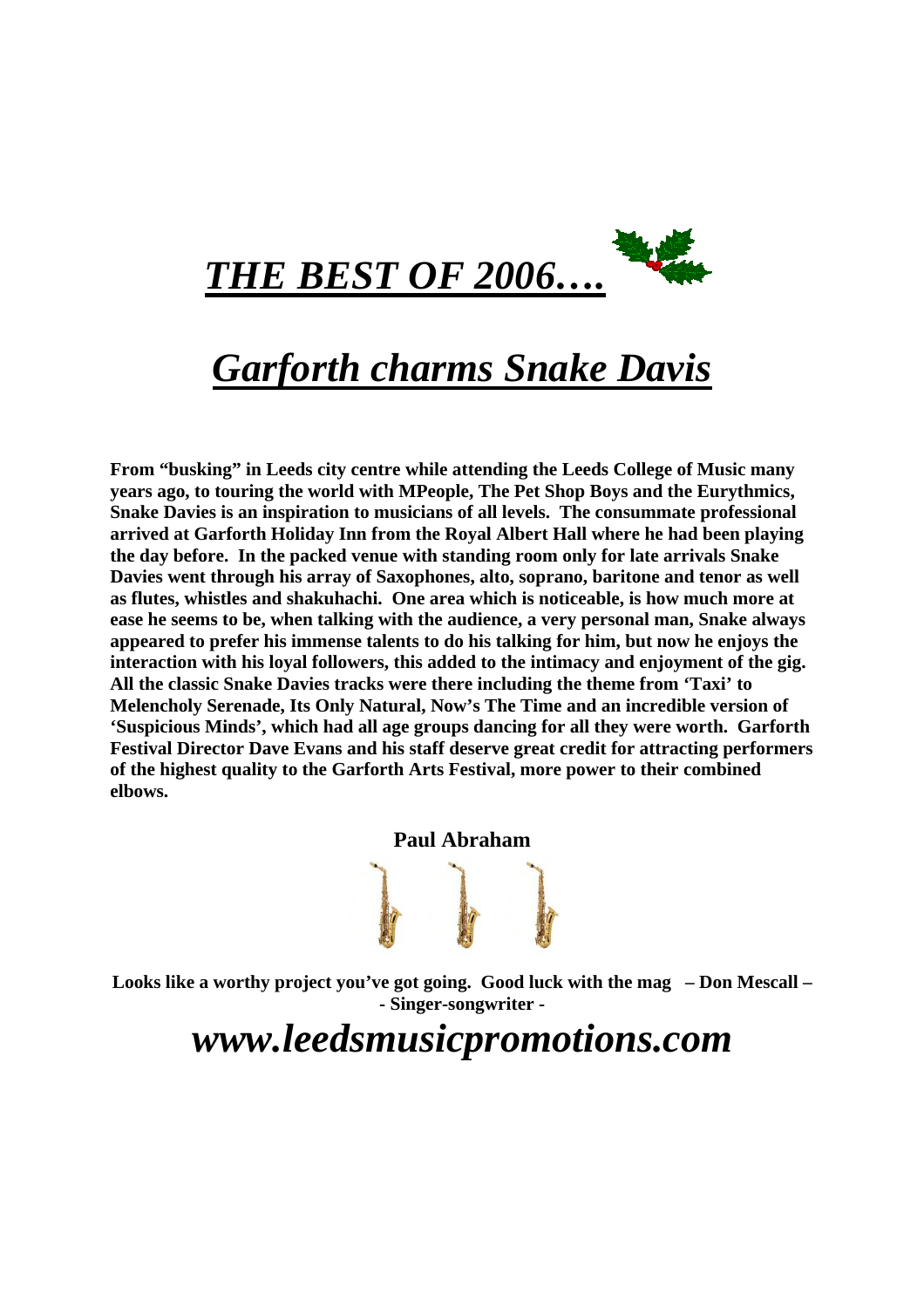### *Bands / Venues / Music shops*

## *Advertise here for only £25 per month*

#### *Contact*

## *[paul\\_in\\_bramley@hotmail.com](mailto:paul_in_bramley@hotmail.com)*

*for details* 



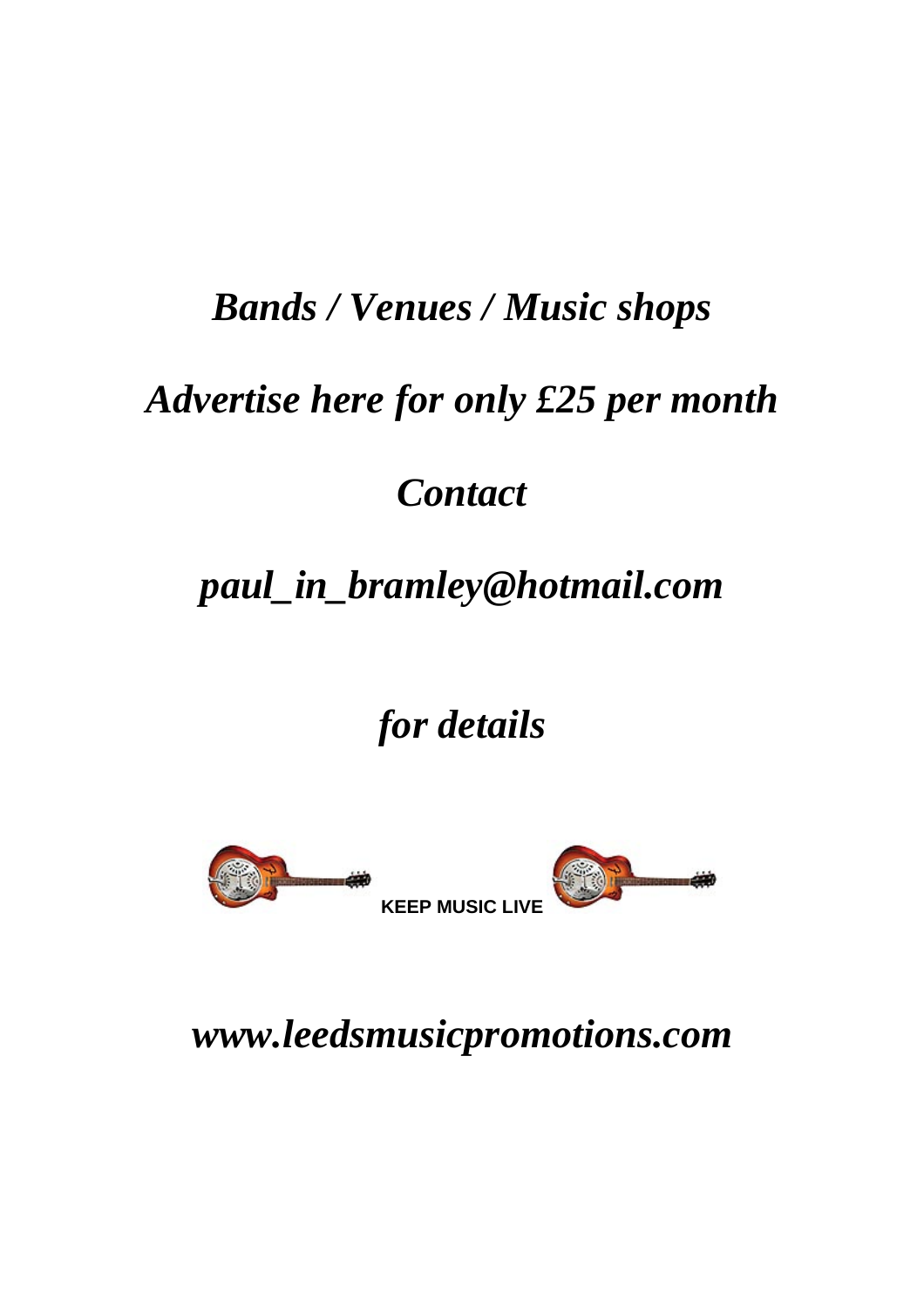## *MUSIC DIRECTORY*

**To continue to offer musicians / bands / venues / shops the opportunity to advertise themselves at a reasonable rate and reach a suitable market, we can now offer the opportunity to advertise on our new "Music Directory" page in this magazine. The page will include various sections for easier access to ensure readers can find information as quickly as possible.** 

**Each line consists of a maximum of 70 letters and spaces, with the advertising rates as follows; Per line; 1 ISSUE £3-00 3 ISSUES £7-00 6 ISSUES £12-00 12 ISSUES £20-00** 

### *Example*

**BANDS [www.waterlanders.co.uk](http://www.waterlanders.co.uk/) – Acoustic Duo from Otley** 

#### **VENUES**

**The Duck & Drake, Kirkgate, Leeds – Live music Thurs & Sun** 

**Please send cheques payable to Paul Abraham, LMP, 29, Lincroft Crescent, Bramley, Leeds LS13 2JL For more information contact [paul\\_in\\_bramley@hotmail.com](mailto:paul_in_bramley@hotmail.com)**